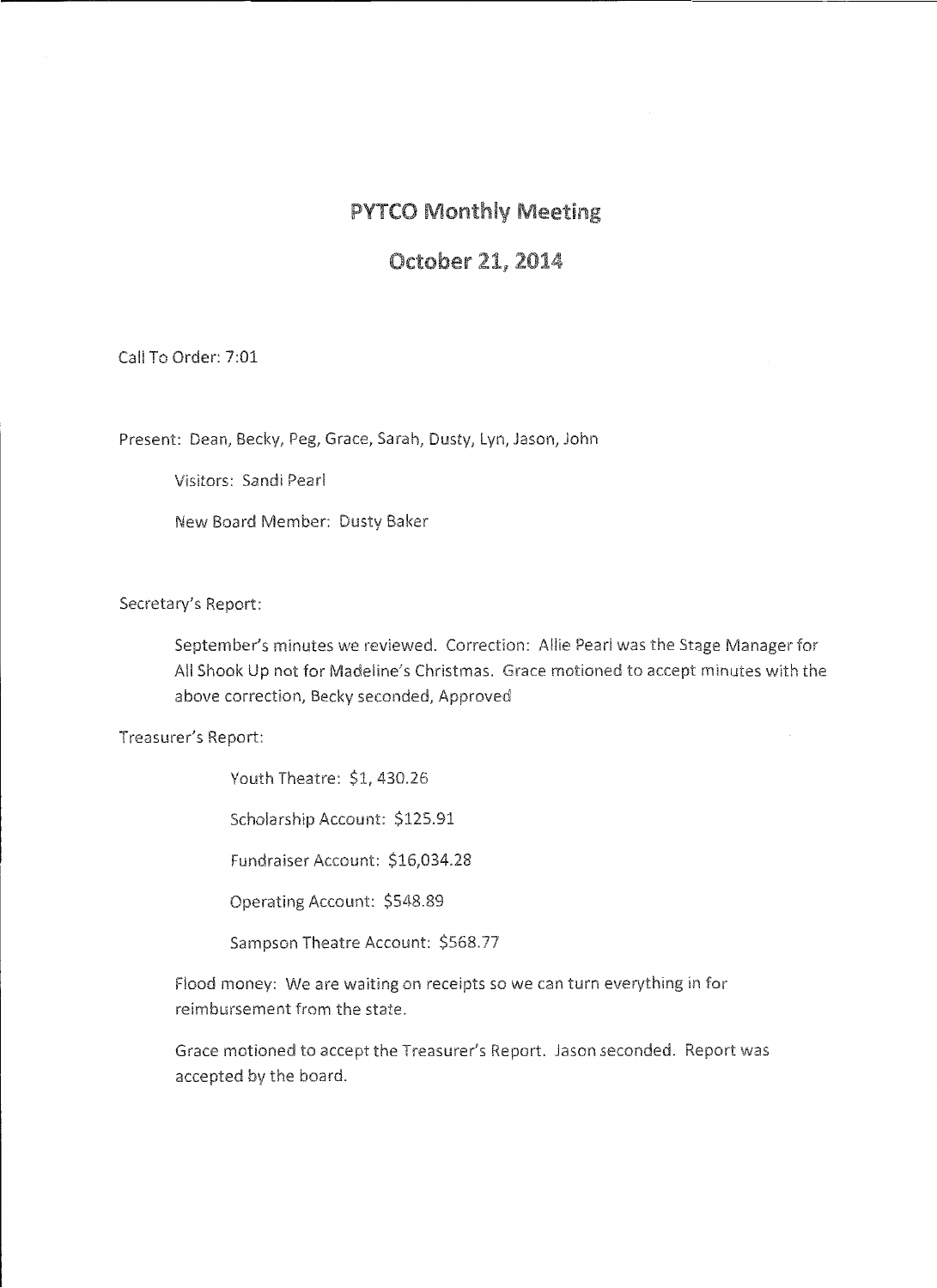Sampson Advisory Board-

A) Madeline's Christmas- (Fundraiser for PYTCO and Living Well)

We were shown 3 different poster choices. Dusty will combine what we like from each of them to make one and will get it to Becky.

Cast and Crew are to park behind Community Bank and Longs. Handicap parking will be behind the Methodist Church. General Parking will be at Presbyterian Church, the First Baptist Church, and at the County Building. There will be a shuttle bus from the First Baptist Church.

The cast's parents are providing them with pizza. Crew is welcome to go downstairs to eat when they are hungry.

The show will start at 6PM. The first dinner will be served at 5:15 PM and the second dinner will be served at 7:15 PM. Dinner will include: Lasagna, salad, bread, a vegetable, desert, and coffee. Sandi will get foil or take out boxes for people to take home food they did not eat. Dusty will post the menu on our website

Ticket prices are: Adults \$20

Seniors (65 yrs and up) \$15

Children (11 years and under)  $$10$ 

Tickets will be avaiiable at Living Well

Becky has challenged the cast to sell 10 tickets a piece

Missy is making 3 sandwich boards for the show.

Ann is making costumes.

Dusty has posted on our website and will be doing a mini photo shoot this Saturday for head shots of the cast.

Dean will need help November 2<sup>nd</sup> to start moving set pieces. He will be starting at noon. Meet him at the Sampson.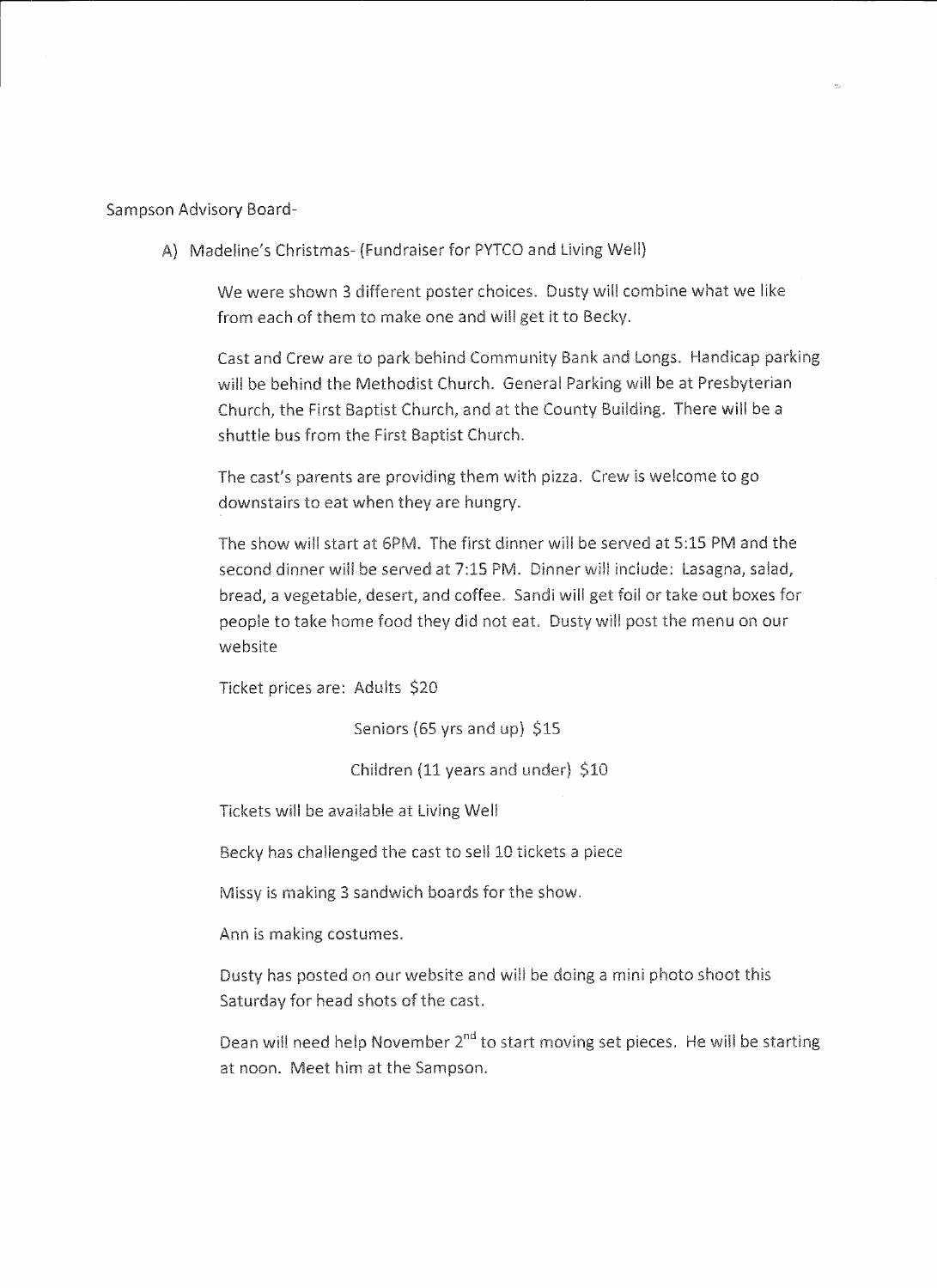- B) Quilt raffle- We made approximately \$3000.
- C) The Keuka Quilt Gild has contacted Grace and told her that they are going to have their members wear vintage hats to their Christmas party. They will then donate the hats to us.
- D) Storage- Lights are in the basement of the Sampson. The mud is still there. We need a conveyer belt to get it out.
- E) Survey- Richard has the survey. We will go over it at our joint meeting in January
- F) Community Meeting/ Comprehensive Planners- the village would like the Sampson to be a business anchor

Old Business:

- A} Miss Penn Yan- Ashley Owens will be our candidate
- B) How do we increase the PYTCO Operating Account? General fundraisers are split 75% to PYTCO and 25% to the Sampson
- C) Website- up and running. Jason is having difficulty linking YouTube pages. Dusty will give Jason the Madeline's Christmas info to put up as well.

New Business:

- A) Information on Fundraising- On Friday, November  $14<sup>th</sup>$  there will be a "How To" event at Keuka College. It is a 4 hour event and costs \$10. Grace has a postcard with all of the information if anyone is interested.
- B) Songs of Gratitude- Kelly Hamilton is putting on an event at Keuka College. There will be a workshop in the afternoon and a performance at night.
- C) Ray has resigned from the school. It will be harder for us to use the school's equipment.

\*Next Meeting- November 18, 2014 at the Tourism Alliance

Meeting adjourned @8:08 PM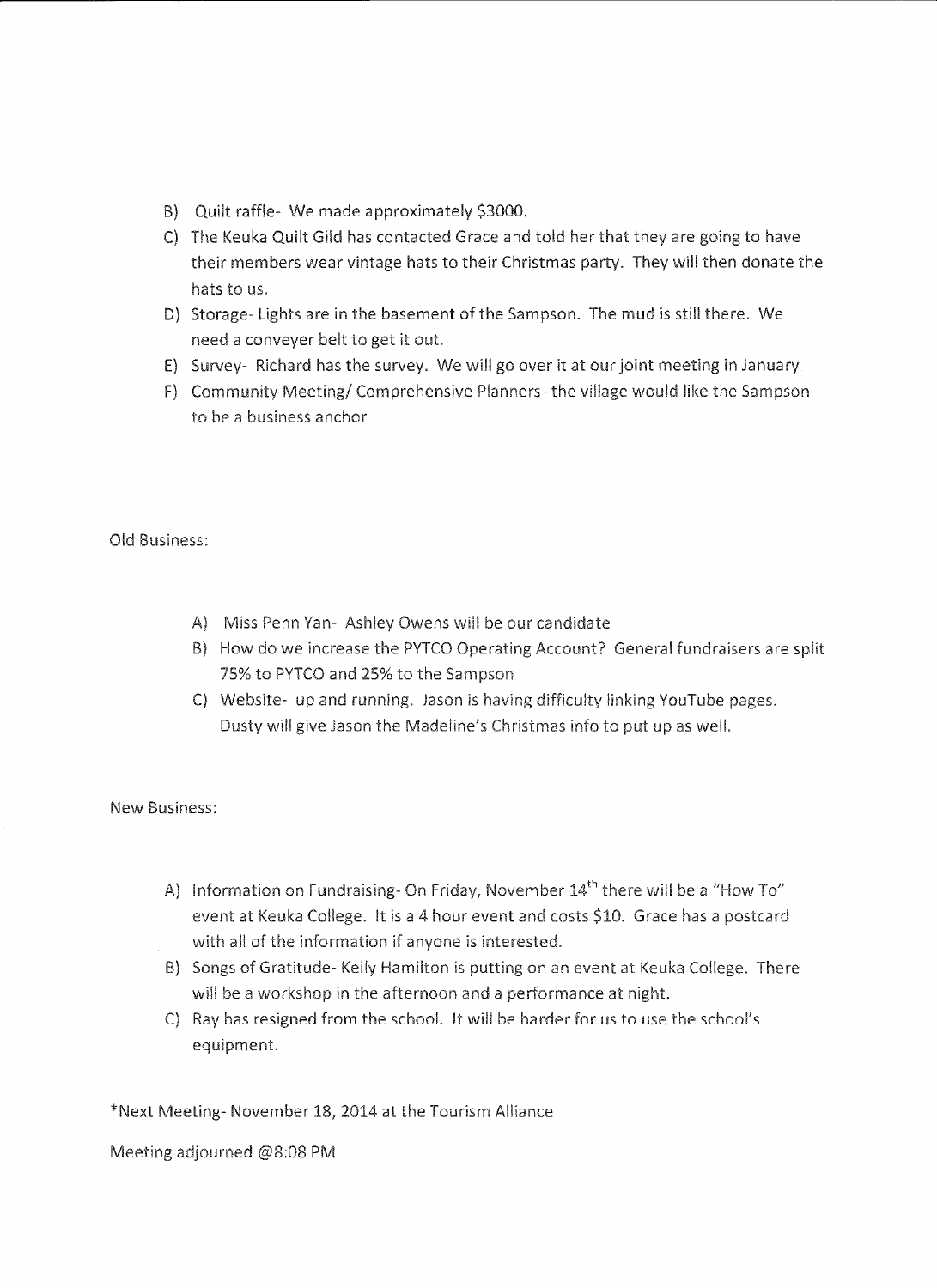Proceeds to Benefit Sampson Theatre & The Living Well

# **Penn Yan United Methodist Church November 21 & 22 :0 P howing**

5: 15 ° 1st Dinner I 7: 15 • 2nd Dinner

## TICKETS

\$20.00 Adult \$15.00 Seniors (over 65) \$10.00 Child (11 & under)

# PARKING

Handicap Parking: Penn Yan United Methodist Church

### General Parking:

Presbyterian Church First Baptist Church County Building

### Shuttle Available

from the First Baptist Church